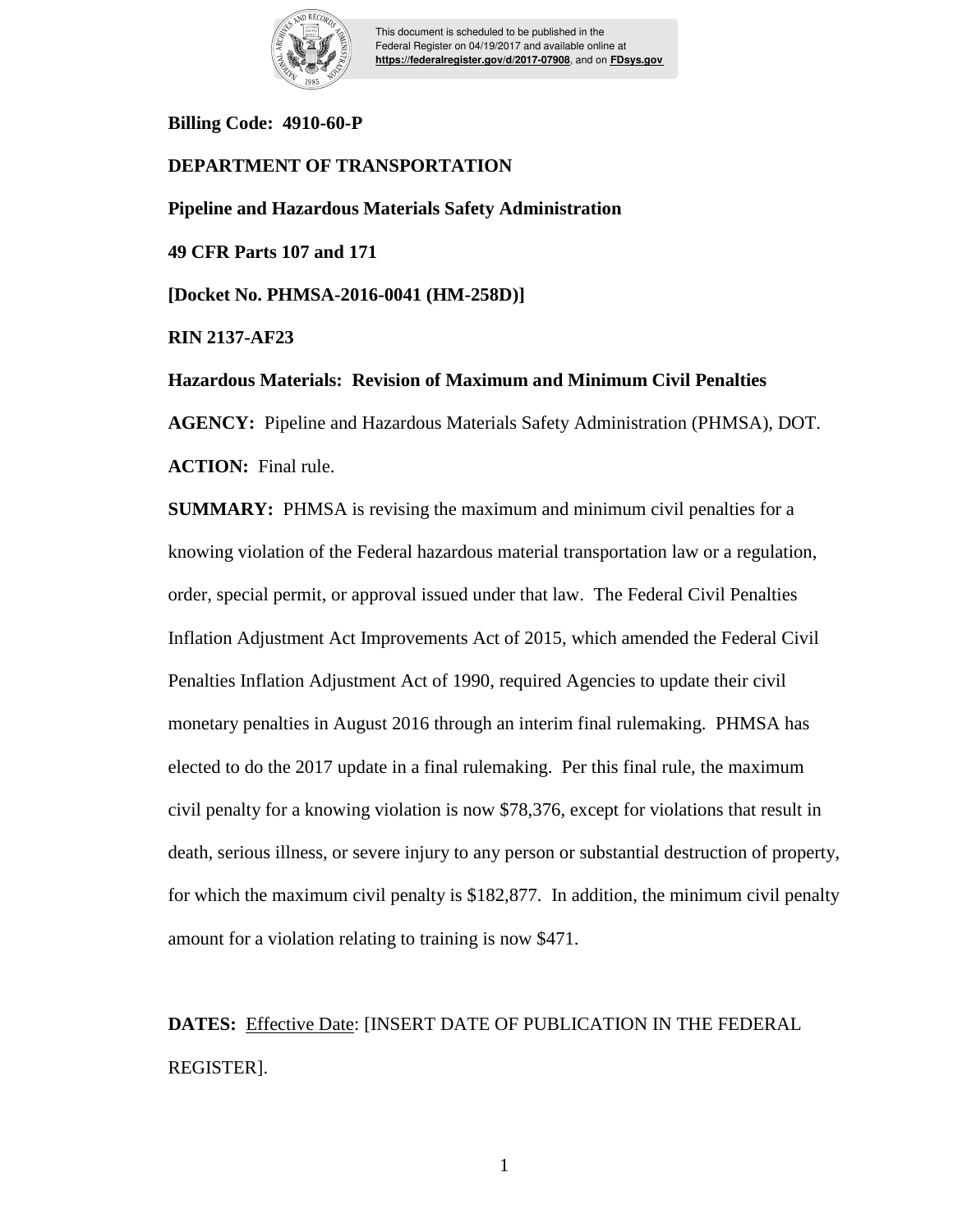# **FOR FURTHER INFORMATION CONTACT:** Shawn Wolsey, Office of Chief

Counsel, (202) 366-4400, Pipeline and Hazardous Materials Safety Administration, U.S.

Department of Transportation, 1200 New Jersey Avenue, SE., Washington, DC 20590-

0001.

# **SUPPLEMENTARY INFORMATION:**

## **Table of Contents:**

- I. Civil Penalty Amendments
- II. Justification for Final Rule
- III. Rulemaking Analyses and Notices
	- A. Statutory/Legal Authority for This Rulemaking
	- B. Executive Order 12866, Executive Order 13563, and DOT Regulatory Policies and Procedures
	- C. Executive Order 13132
	- D. Executive Order 13175
	- E. Regulatory Flexibility Act, Executive Order 13272, and DOT Procedures and Policies
	- F. Paperwork Reduction Act
	- G. Unfunded Mandates Reform Act of 1995
	- H. Environmental Assessment
	- I. Executive Order 13609 and International Trade Analysis
	- J. Privacy Act
	- K. Regulation Identifier Number (RIN)

List of Subjects

# **I. Civil Penalty Amendments**

Section 701 of the Federal Civil Penalties Inflation Adjustment Act Improvements

Act of 2015 (the 2015 Act), Pub. L. 114-74, which amended the Federal Civil Penalties

Inflation Adjustment Act of 1990 (the Inflation Adjustment Act), Pub. L. 101-410,

required that the Agency make an initial catch-up adjustment with subsequent annual

adjustments to the maximum and minimum civil penalties set forth in 49 U.S.C. 5123(a)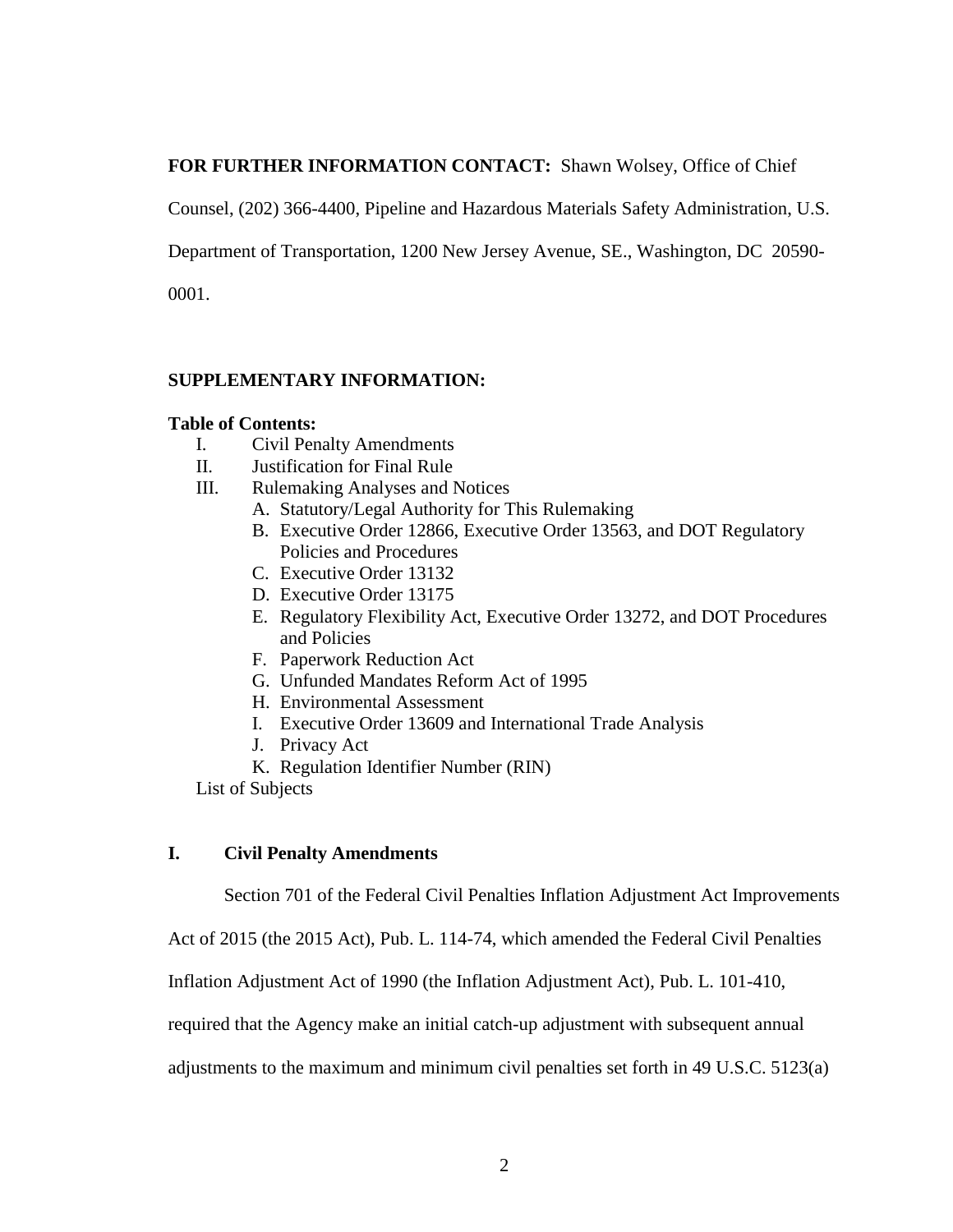for a knowing violation of the Federal hazardous material transportation law or a regulation, order, special permit, or approval issued under that law. These changes to the maximum and minimum civil penalty amounts apply to violations assessed on or after the effective date of August 1, 2016. The 2015 Act also requires that the Agency make subsequent annual adjustments for inflation beginning in 2017, which are to be published no laterthanJanuary 15th of eachsubsequent year.

The Office of Management and Budget's (OMB) "Memorandum for the Heads of Executive Departments and Agencies, Implementation of the Federal Civil Penalties Inflation Adjustment Act Improvements Act of 2015," M-17-11, provides guidance on how to update agencies' civil penalties pursuant to the 2015 Act. In order to complete the 2017 annual adjustment, agencies should multiply each applicable penalty by the multiplier (1.01636) and round to the nearest dollar. The multiplier should be applied to the most recent penalty amount, i.e., the one that includes the catch-up adjustment that the 2015 Act required agencies to issue no later than July 1, 2016.

Accordingly, PHMSA is revising the references to the maximum and minimum civil penalty amounts in 49 CFR 107.329, appendix A to subpart D of 49 CFR part 107, and 49 CFR 171.1 to reflect the changes required by the 2015 Act:

- Revising the maximum civil penalty from \$77,114 to \$78,376 for a person who knowingly violates the Federal hazardous material transportation law or a regulation, order, special permit, or approval issued under that law.
- Revising the maximum civil penalty from \$179,933 to \$182,877 for a person who knowingly violates the Federal hazardous material transportation law or a regulation, order, special permit, or approval issued under that law that results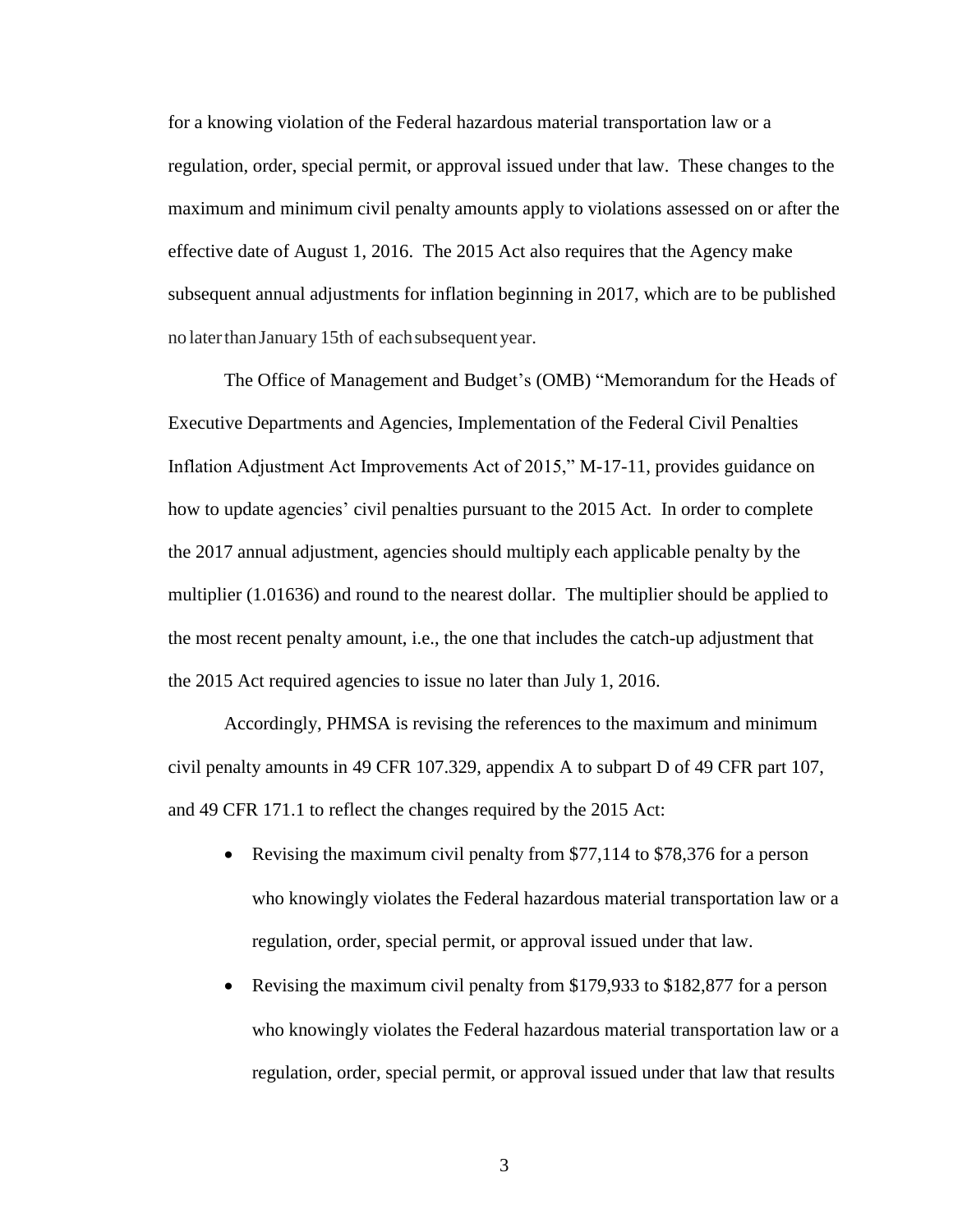in death, serious illness, or severe injury to any person or substantial destruction of property.

 Revising the minimum penalty amount from \$463 to \$471 for a violation related to training.

#### **II. Justification for Final Rule**

PHMSA is proceeding directly to a final rule without providing a notice of proposed rulemaking (NPRM) or an opportunity for public comment. This action is permitted, in part, because the 2015 Act directs PHMSA to adjust the civil monetary penalties in accordance with the schedule provided in the 2015 Act, notwithstanding the notice and public comment procedures in the Administrative Procedure Act (APA). However, PHMSA also notes that the APA authorizes agencies to forego providing the opportunity for prior public notice and comment if an agency finds good cause that notice and public comment are "impracticable, unnecessary, or contrary to the public interest." See 5 U.S.C 553(b)(3)(B). In this instance, public comment is unnecessary because, in making these technical amendments, PHMSA is not exercising discretion in a way that could be informed by public comment. PHMSA is required under the 2015 Act and directed by the OMB Guidance to publish this rule by January 15, 2017, with the penalty levels stated herein to take effect on that date. Further, PHMSA is mandated by the 2015 Act and directed by the OMB Guidance to adjust the penalty levels pursuant to the specific procedures also stated herein. Any public comments received through notice and comment procedure would therefore not affect PHMSA's obligation to comply with the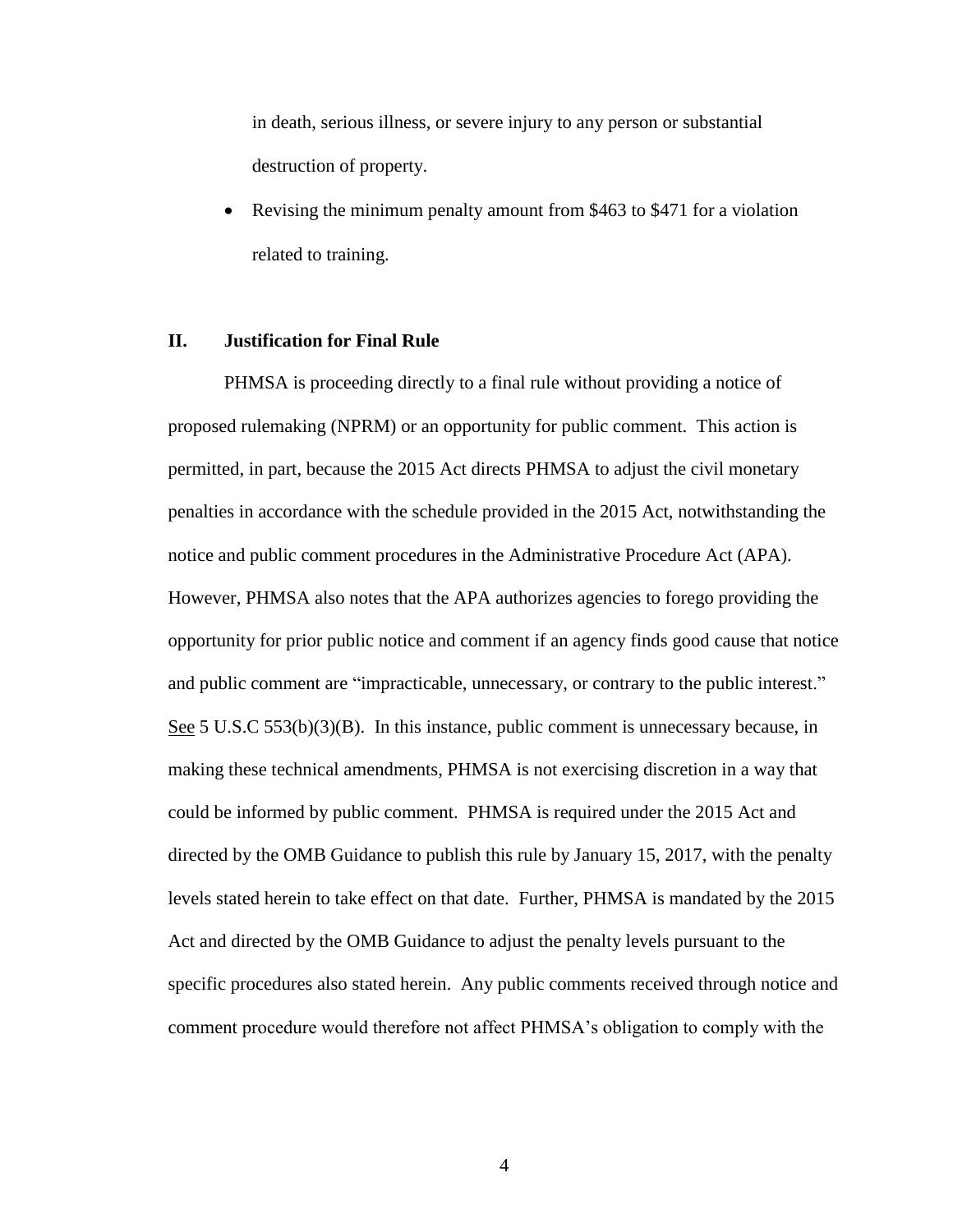2015 Act, nor would they affect the methods used by PHMSA to adjust the penalty levels.

## **III. Rulemaking Analyses and Notices**

### A. Statutory/Legal Authority for This Rulemaking

This final rule is published under the authority of the Federal hazardous materials transportation law. 49 U.S.C. 5101 et seq. Section 5123(a) of which provides civil penalties for knowing violations of Federal hazardous material transportation law or a regulation, order, special permit, or approval issued under that law. This rule revises the references in PHMSA's regulations by (1) revising the maximum penalty amount for a knowing violation and a knowing violation resulting in death, serious illness, or severe injury to any person or substantial destruction of property to \$78,376 and \$182,877, respectively, and (2) revising the minimum penalty amount to \$471 for a violation related to training.

# B. Executive Order 12866, Executive Order 13563, and DOT Regulatory Policies and Procedures

This final rule has been evaluated in accordance with existing policies and procedures and determined to be non-significant under Executive Order 12866, "Regulatory Planning and Review," 58 FR 51735 (Oct. 4, 1993), and Executive Order 13563, "Improving Regulation and Regulatory Review," 76 FR 3821 (Jan. 21, 2011). However, consistent with OMB memorandum M-17-11, this final rule was not reviewed by OMB in order to make a significance determination.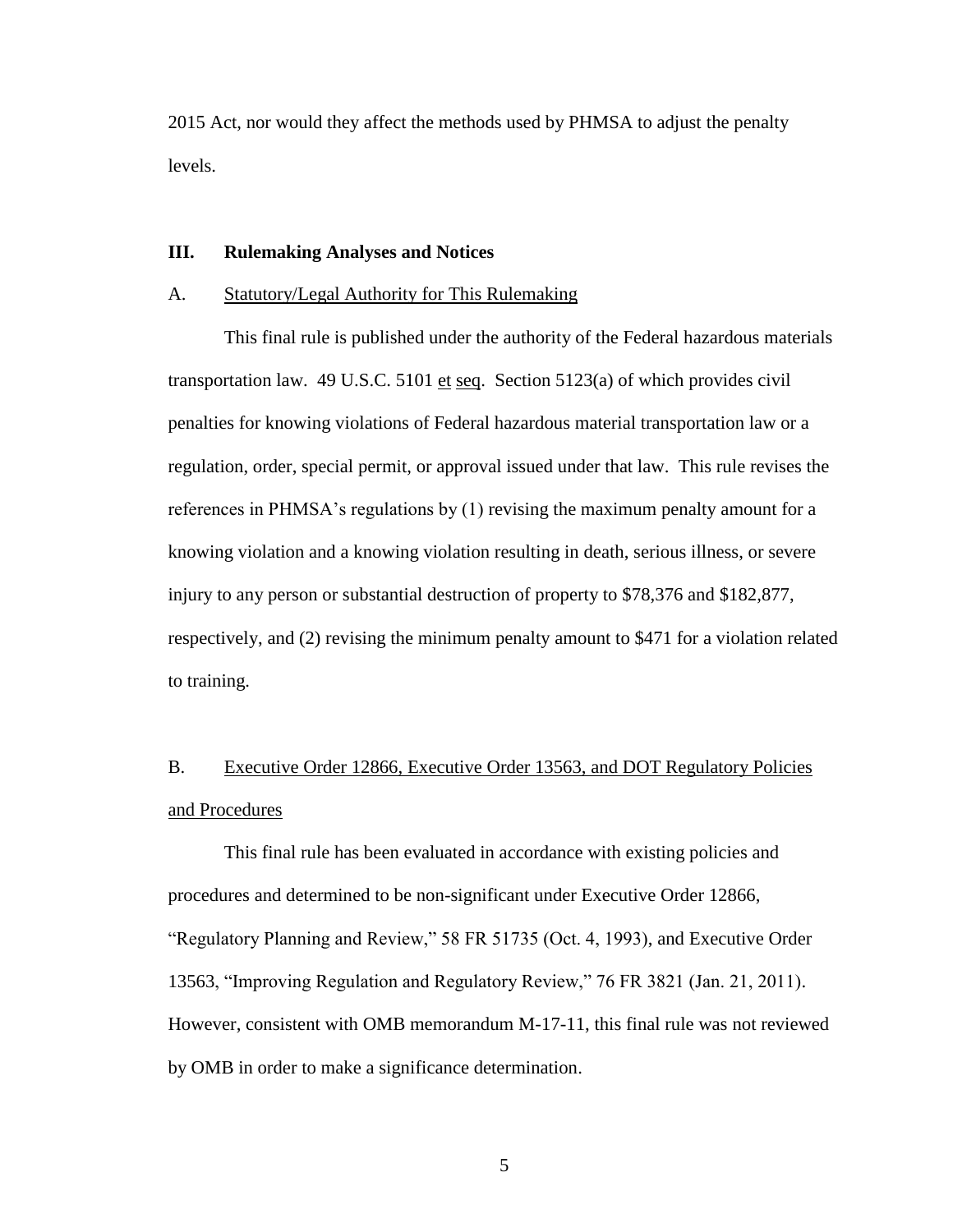Further, this rule is not a significant regulatory action under DOT Regulatory Policies and Procedures. See 44 FR 11034 (Feb. 26, 1979). It is a ministerial act for which the Agency has no discretion. The economic impact of the final rule is minimal to the extent that preparation of a regulatory evaluation is not warranted. Given the low number of penalty actions within the scope of this final rule, the impacts will be very limited.

This final rule is being undertaken to address our statutory requirements and imposes no new costs upon persons conducting hazardous materials operations in compliance with the requirements of the Hazardous Materials Regulations (HMR; 49 CFR parts 171-180). Those entities not in compliance with the requirements of the HMR may experience an increased cost based on the penalties levied against them for non-compliance; however, this is an avoidable, variable cost and thus is not considered in any evaluation of the significance of this regulatory action. Moreover, as the cost is an inflationary adjustment and the magnitude of the increase is minimal since these penalties were recently enacted, reflected costs are nominal. The amendments in this rule could provide safety benefits (i.e., larger penalties deterring knowing violators). Overall, it is anticipated this rulemaking would have minimal real costs and benefits.

## C. Executive Order 13132

This final rule has been analyzed in accordance with the principles and criteria contained in Executive Order 13132, "Federalism." See 64 FR 43255 (Aug. 10, 1999). This rule does not impose any regulation having substantial direct effects on the States, the relationship between the national government and the States, or the distribution of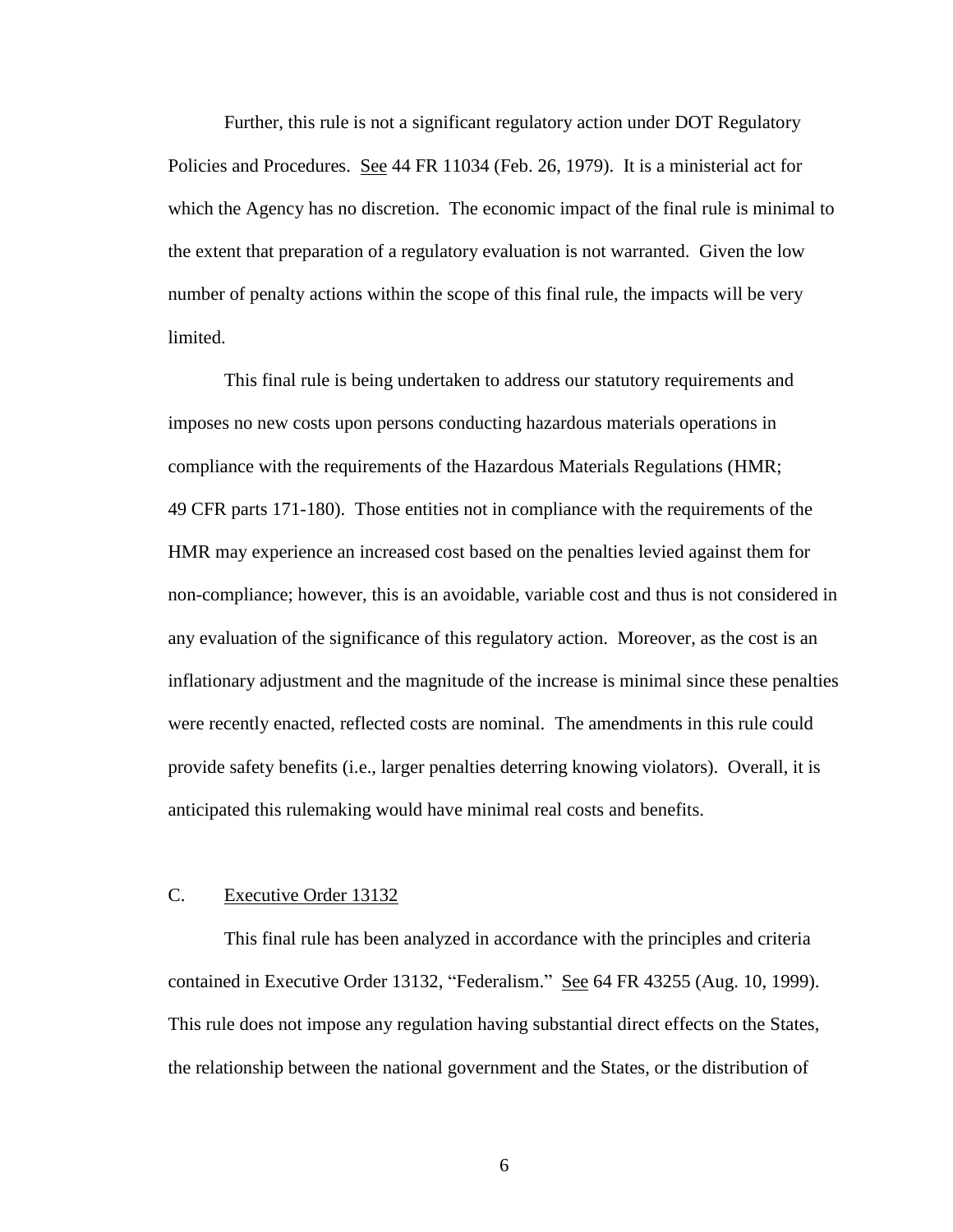power and responsibilities among the various levels of government. Therefore, the consultation and funding requirements of Executive Order 13132 do not apply.

### D. Executive Order 13175

This final rule has been analyzed in accordance with the principles and criteria contained in Executive Order 13175, "Consultation and Coordination with Indian Tribal Governments." See 65 FR 67249 (Nov. 9, 2000). Because this final rule does not have adverse tribal implications and does not impose direct compliance costs, the funding and consultation requirements of Executive Order 13175 do not apply and a tribal summary impact statement is not required.

# E. Regulatory Flexibility Act, Executive Order 13272, and DOT Procedures and Policies

The Regulatory Flexibility Act (RFA), 5 U.S.C. 601–611, requires each agency to analyze regulations and assess their impact on small businesses and other small entities to determine whether the rule is expected to have a significant impact on a substantial number of small entities. The provisions of this rule apply specifically to all businesses transporting hazardous material. Therefore, PHMSA certifies this rule would not have a significant economic impact on a substantial number of small entities.

In addition, PHMSA has determined the RFA does not apply to this rulemaking. The 2015 Act requires PHMSA to publish a final rule and does not require PHMSA to complete notice and comment procedures under the APA. The Small Business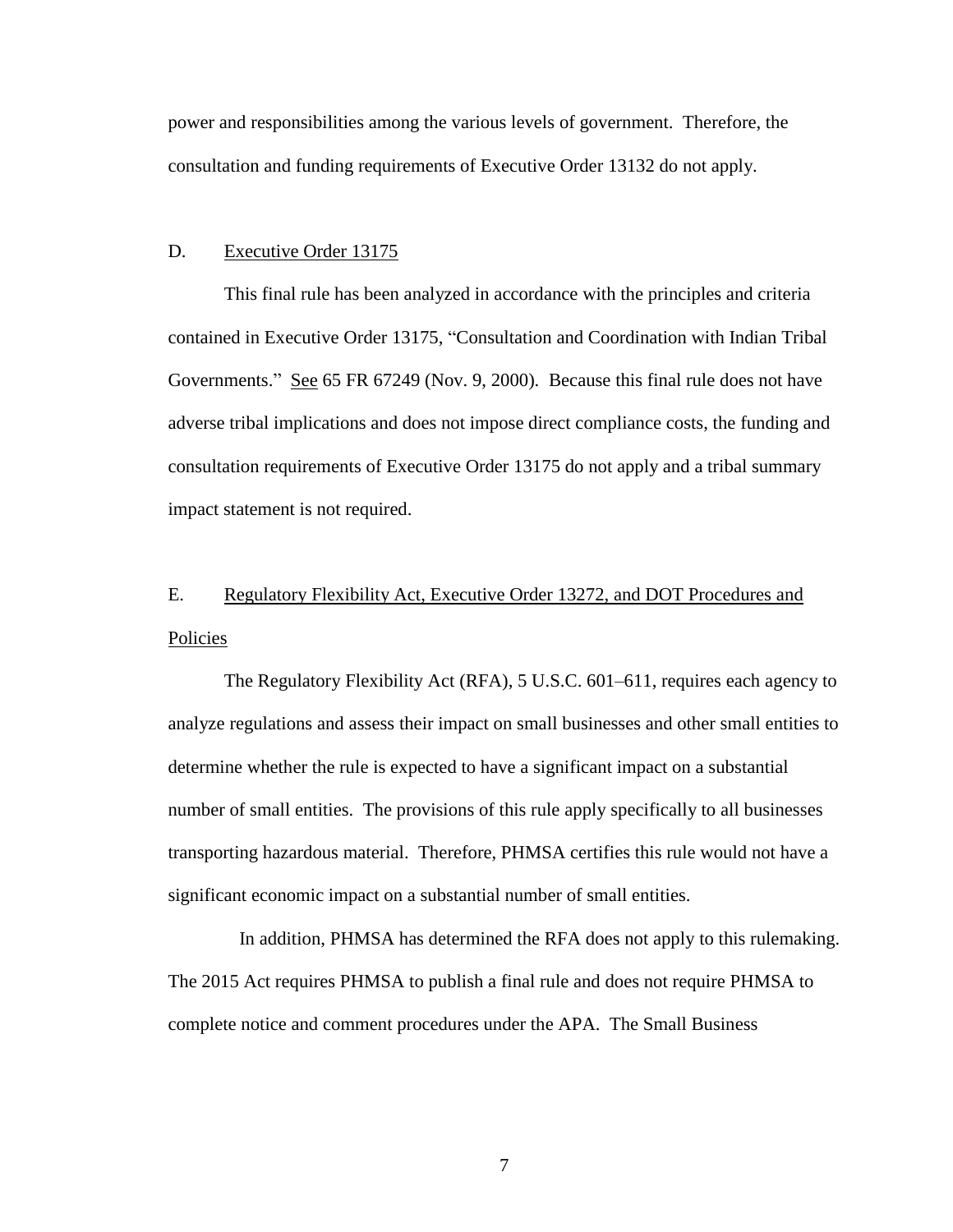Administration's A Guide for Government Agencies: How to Comply with the

Regulatory Flexibility Act (2003), provides that:

If, under the APA or any rule of general applicability governing Federal grants to state and local governments, the agency is required to publish a general notice of proposed rulemaking (NPRM), the RFA must be considered [citing 5 U.S.C.  $604(a)$ ... If an NPRM is not required, the RFA does not apply.

Therefore, because the 2015 Act does not require an NPRM for this rulemaking, the RFA does not apply.

## F. Paperwork Reduction Act

There are no new information requirements in this final rule.

# G. Unfunded Mandates Reform Act of 1995

This final rule does not impose unfunded mandates under the Unfunded Mandates Reform Act of 1995. Pub. L. 104-4. It does not result in costs of \$100 million or more, adjusted for inflation, to any of the following: State, local, or Native American tribal governments, or to the private sector.

## H. Environmental Assessment

The National Environmental Policy Act of 1969 (NEPA), as amended, requires Federal agencies to consider the consequences of major Federal actions and prepare a detailed statement on actions significantly affecting the quality of the human environment. 42 U.S.C. 4321–4375. When developing potential regulatory requirements, PHMSA evaluates those requirements to consider the environmental impact of each amendment. Specifically, PHMSA evaluates the following: risk of release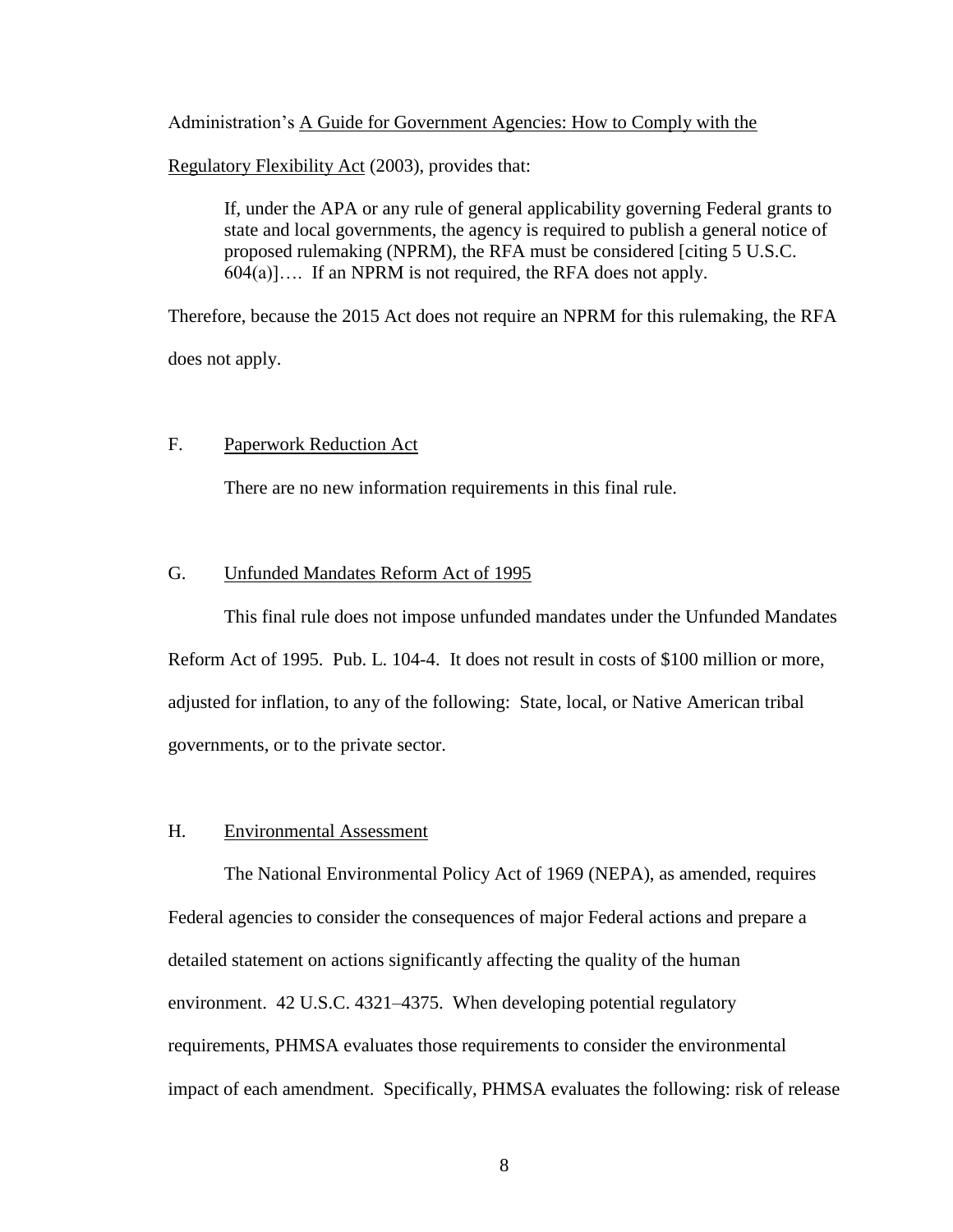and resulting environmental impact; risk to human safety, including any risk to first responders; longevity of the packaging; and if the proposed regulation would be carried out in a defined geographic area, the resources, especially any sensitive areas, and how they could be impacted by any proposed regulations. These amendments would be generally applicable and would not be carried out in a defined geographic area. Civil penalties may act as a deterrent to those violating the HMR, and this can have a negligible positive environmental impact as a result of increased compliance. Based on the above discussion, PHMSA concludes there are no significant environmental impacts associated with this final rule.

## I. Executive Order 13609 and International Trade Analysis

Under Executive Order 13609, "Promoting International Regulatory Cooperation," agencies must consider whether the impacts associated with significant variations between domestic and international regulatory approaches are unnecessary or may impair the ability of American business to export and compete internationally. See 77 FR 26413 (May 4, 2012). In meeting shared challenges involving health, safety, labor, security, environmental, and other issues, international regulatory cooperation can identify approaches that are at least as protective as those that are or would be adopted in the absence of such cooperation. International regulatory cooperation can also reduce, eliminate, or prevent unnecessary differences in regulatory requirements.

Similarly, the Trade Agreements Act of 1979 (Pub. L. 96-39), as amended by the Uruguay Round Agreements Act (Pub. L. 103-465), prohibits Federal agencies from establishing any standards or engaging in related activities that create unnecessary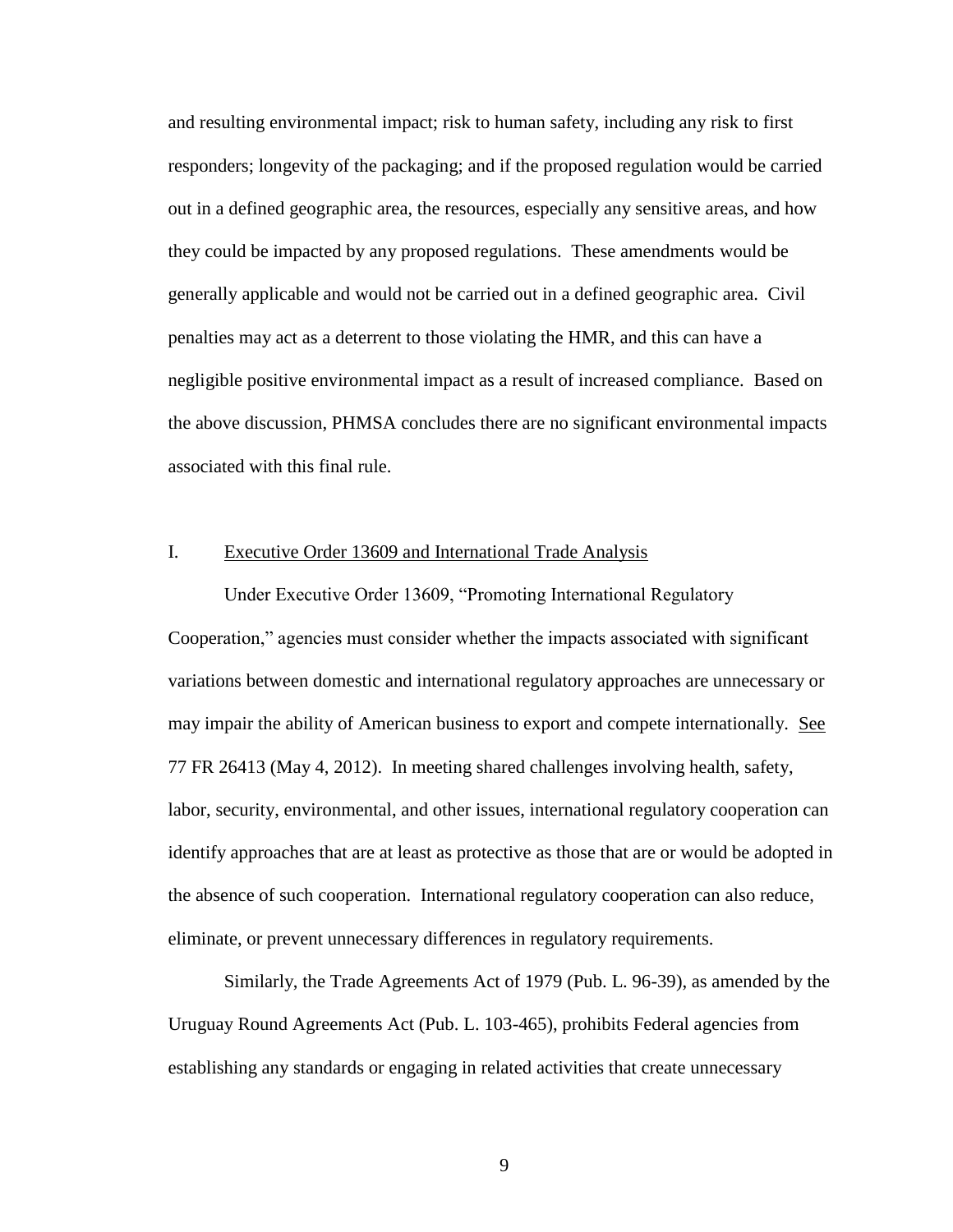obstacles to the foreign commerce of the United States. For purposes of these requirements, Federal agencies may participate in the establishment of international standards, so long as the standards have a legitimate domestic objective, such as providing for safety, and do not operate to exclude imports that meet this objective. The statute also requires consideration of international standards and, where appropriate, that they be the basis for U.S. standards.

PHMSA participates in the establishment of international standards in order to protect the safety of the American public, and we have assessed the effects of this final rule to ensure that it does not cause unnecessary obstacles to foreign trade. Accordingly, this rulemaking is consistent with Executive Order 13609 and PHMSA's obligations.

# J. Privacy Act

Anyone is able to search the electronic form of all comments received by any of our dockets using the name of the individual submitting the comments (or signing the comment, if submitted on behalf of an association, business, labor union, etc.). You may review DOT's complete Privacy Act Statement in the Federal Register published on April 11, 2000 (65 FR 19476), which may be viewed at http://www.gpo.gov/fdsys/pkg/FR-2000-04-11/pdf/00-8505.pdf.

### K. Regulation Identifier Number (RIN)

A regulation identifier number (RIN) is assigned to each regulatory action listed in the Unified Agenda of Federal Regulations. The Regulatory Information Service Center publishes the Unified Agenda in spring and fall of each year. The RIN contained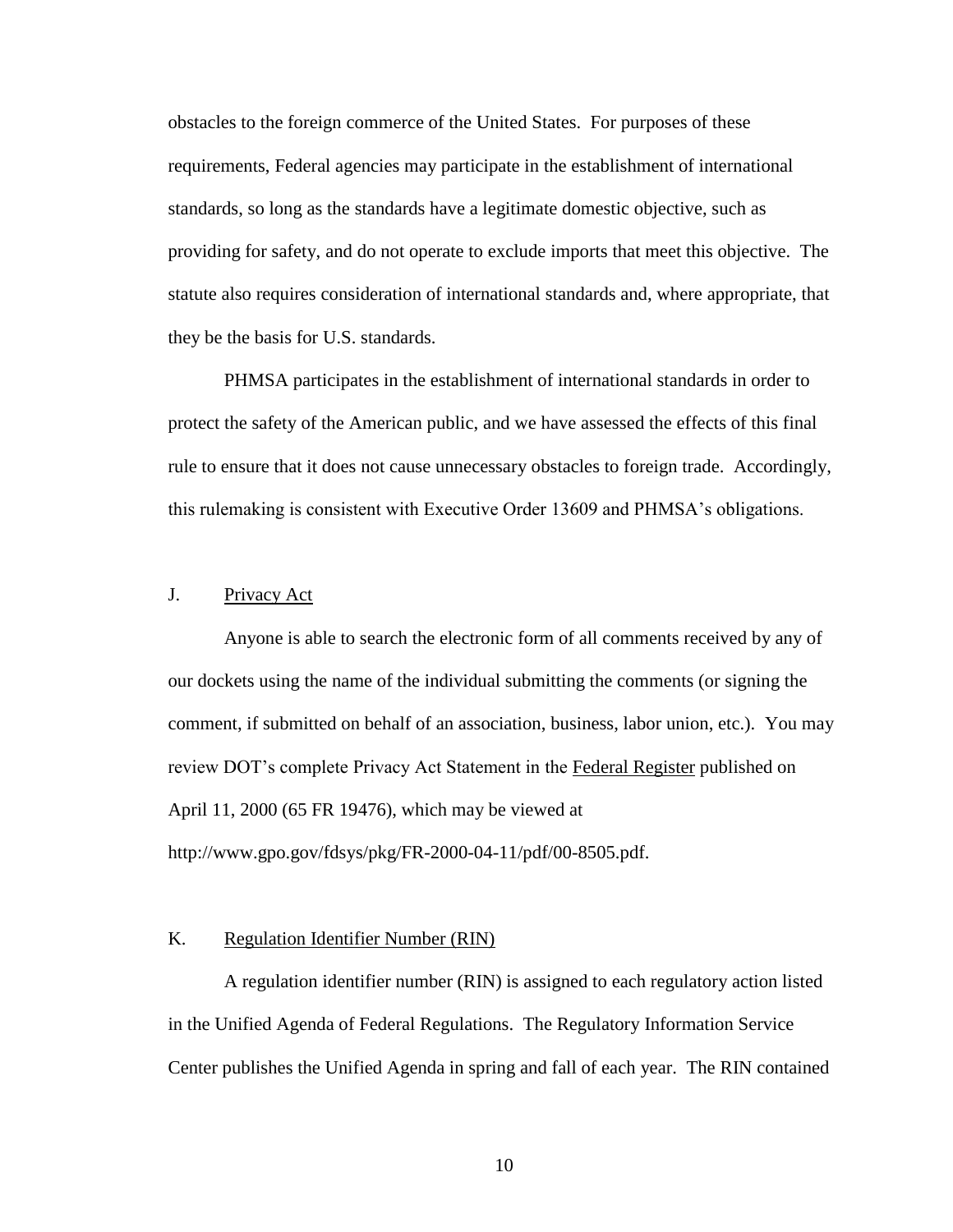in the heading of this document can be used to cross-reference this action with the Unified Agenda.

## **List of Subjects**

## 49 CFR Part 107

Administrative practices and procedure, Hazardous materials transportation, Packaging and containers, Penalties, Reporting and recordkeeping requirements.

## 49 CFR Part 171

Definitions, General information, Regulations.

In consideration of the foregoing, 49 CFR chapter I is amended as follows:

## **PART 107—HAZARDOUS MATERIALS PROGRAM PROCEDURES**

1. The authority citation for part 107 continues to read as follows:

**Authority:** 49 U.S.C. 5101–5128, 44701; Pub. L. 101–410 section 4; Pub. L.

104-121, sections 212-213; Pub. L. 104–134, section 31001; Pub. L. 114-74 section 4 (28

U.S.C. 2461 note); 49 CFR 1.81 and 1.97.

2. Revise § 107.329 to read as follows:

## **§ 107.329 Maximum penalties.**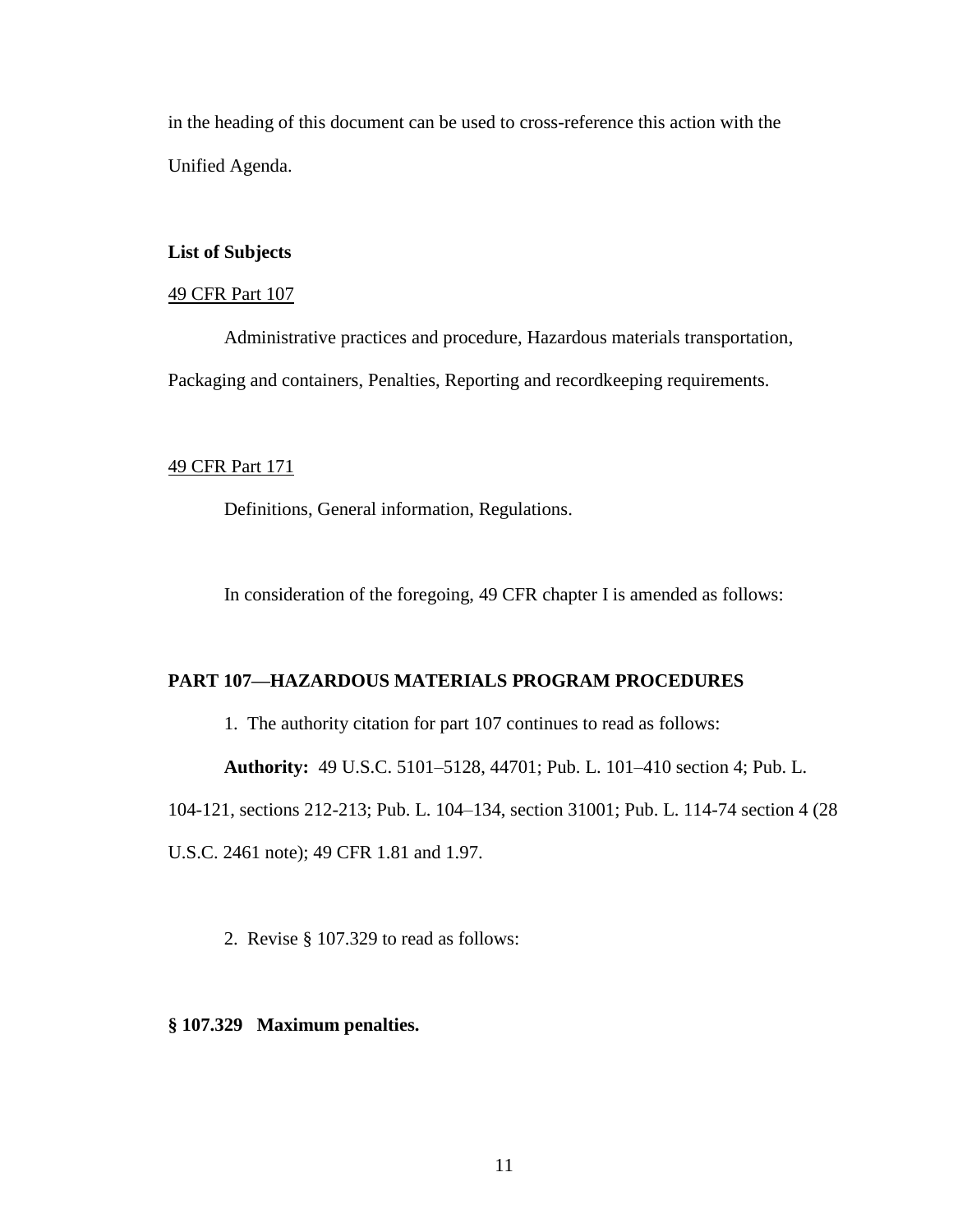(a) A person who knowingly violates a requirement of the Federal hazardous material transportation law, an order issued thereunder, this subchapter, subchapter C of the chapter, or a special permit or approval issued under this subchapter applicable to the transportation of hazardous materials or the causing of them to be transported or shipped is liable for a civil penalty of not more than \$78,376 for each violation, except the maximum civil penalty is \$182,877 if the violation results in death, serious illness, or severe injury to any person or substantial destruction of property. There is no minimum civil penalty, except for a minimum civil penalty of \$471 for violations relating to training. When the violation is a continuing one, each day of the violation constitutes a separate offense.

(b) A person who knowingly violates a requirement of the Federal hazardous material transportation law, an order issued thereunder, this subchapter, subchapter C of the chapter, or a special permit or approval issued under this subchapter applicable to the design, manufacture, fabrication, inspection, marking, maintenance, reconditioning, repair or testing of a package, container, or packaging component which is represented, marked, certified, or sold by that person as qualified for use in the transportation of hazardous materials in commerce is liable for a civil penalty of not more than \$78,376 for each violation, except the maximum civil penalty is \$182,877 if the violation results in death, serious illness, or severe injury to any person or substantial destruction of property. There is no minimum civil penalty, except for a minimum civil penalty of \$471 for violations relating to training.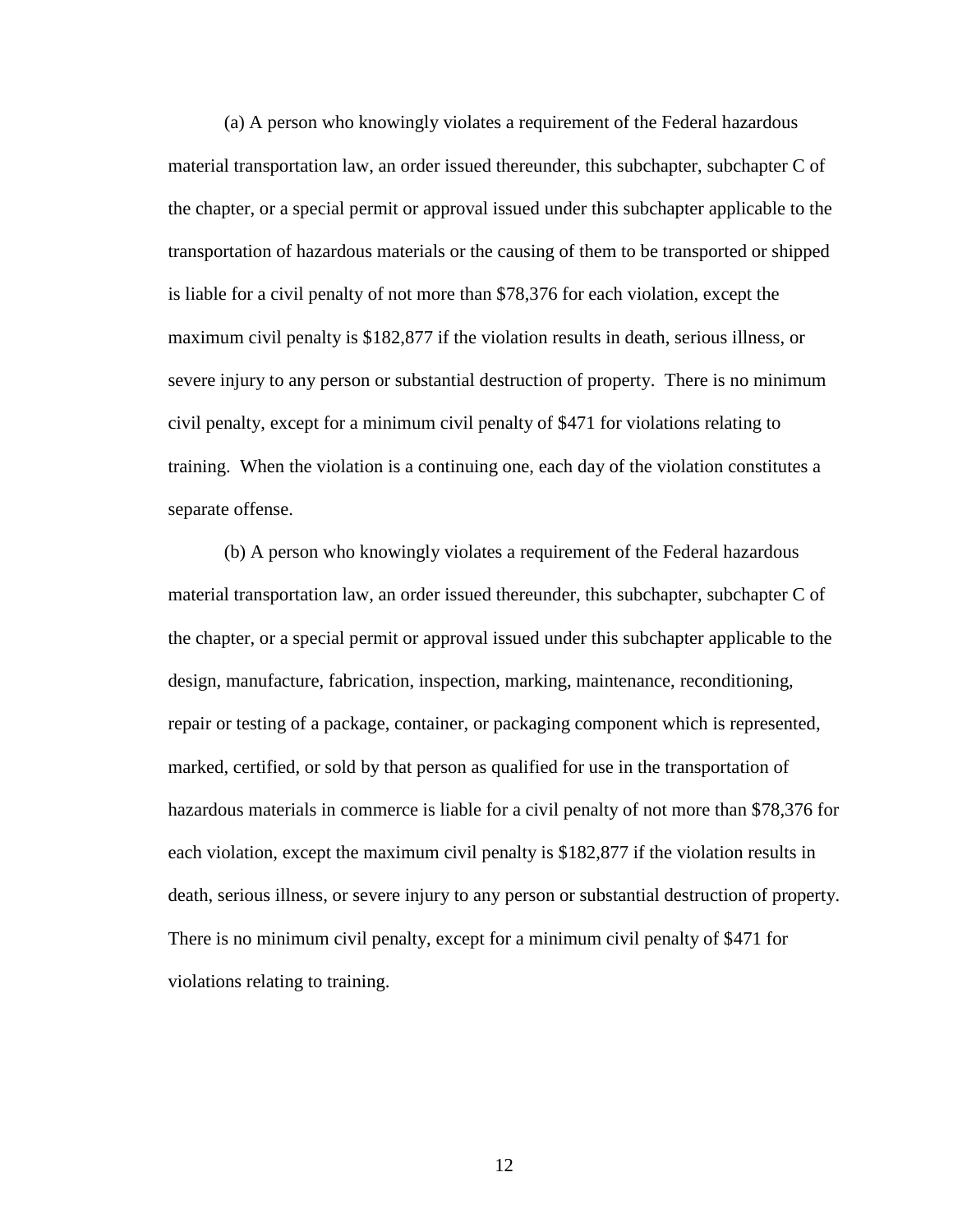3. In appendix A to subpart D of part 107, section II.B. ("Penalty Increases for Multiple Counts"), the first sentence of the second paragraph is revised to read as follows:

**Appendix A to Subpart D of Part 107—Guidelines for Civil Penalties** \* \* \* \* \*  $II. * * *$ B. \* \* \*

Under the Federal hazmat law, 49 U.S.C. 5123(a), each violation of the HMR and each day of a continuing violation (except for violations relating to packaging manufacture or qualification) is subject to a civil penalty of up to \$78,376 or \$182,877 for a violation occurring on or after [INSERT DATE OF PUBLICATION IN THE FEDERAL REGISTER]. \* \* \*

\* \* \* \* \*

### **PART 171—GENERAL INFORMATION, REGULATIONS, AND DEFINITIONS**

4. The authority citation for part 171 continues to read as follows:

**Authority:** 49 U.S.C. 5101–5128, 44701; Pub. L. 101–410 section 4; Pub. L.

104–134, section 31001; Pub. L. 114-74 section 4 (28 U.S.C. 2461 note); 49 CFR 1.81 and 1.97.

5. In § 171.1, paragraph (g) is revised to read as follows: